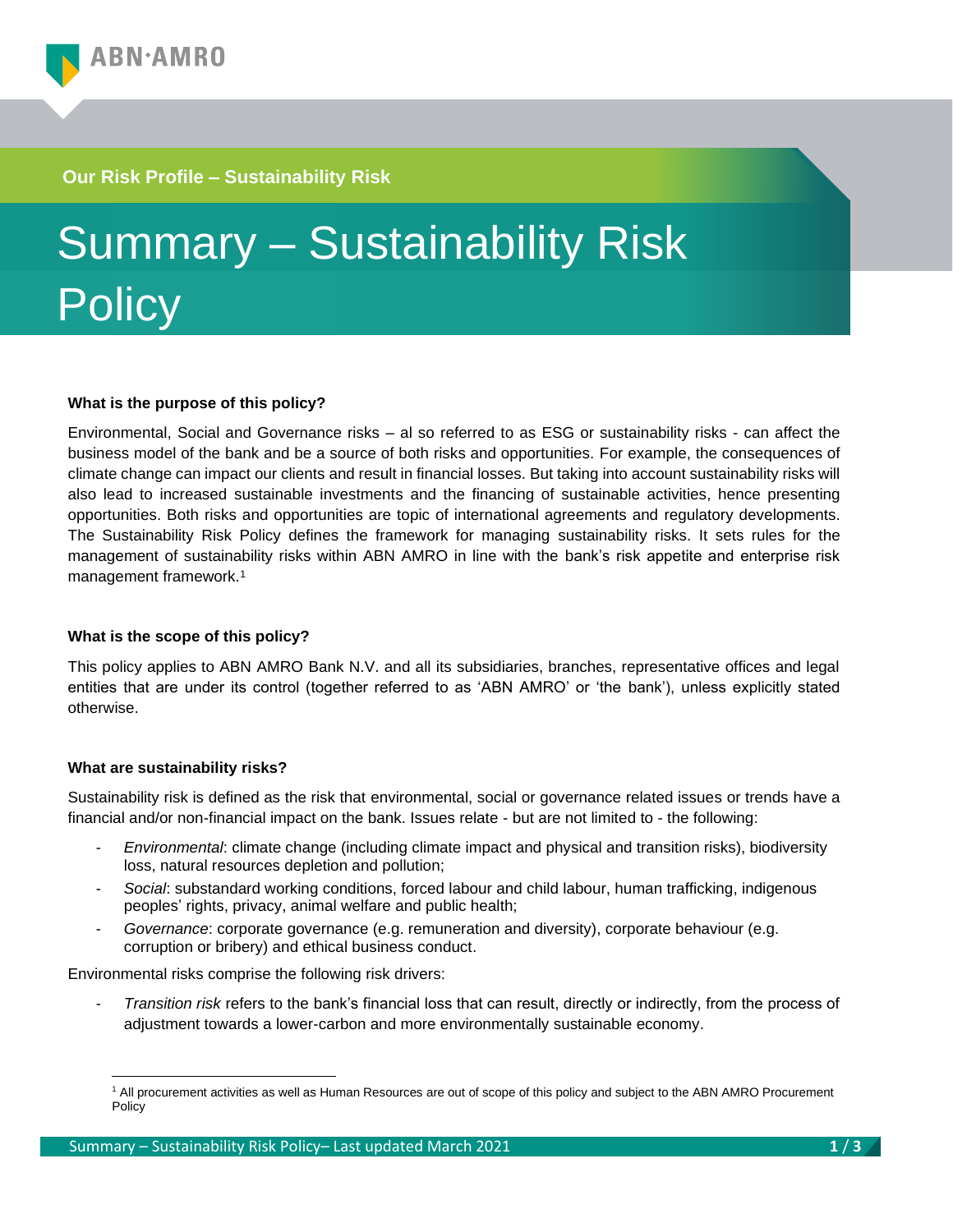- *Physical risk* refers to the direct financial impact of a changing climate (for example flooding) and environment degradation.

There are two perspectives of sustainability risks:

- *Inside-out risk:* the impact of the bank and its clients on people, climate and environment for example in the form of greenhouse gas emissions, pollution and human rights infringements;
- *Outside-in risk:* the impact of environment and climate on the bank through the bank's client portfolio's, for example the risk of biodiversity loss on the agriculture portfolio of the bank or the climate transition risks related to the energy portfolio of the bank.

Sustainability risk is a driver other risk types, such as credit risk, operational risk, market risk and liquidity risk. It can materialize in the short term (directly), the medium term (1-5 years) and the long term (5-30 years).

## **How does ABN AMRO govern sustainability risk?**

Sustainability risk is a fundamental part of ABN AMRO's strategy to accelerate the sustainability shift, which is centered around three sustainability themes: climate change, circularity and social impact. The Executive Board ('ExBo') is accountable for the management of sustainability risk in the bank. The Sustainability Advisory Committee (SAC) has been mandated to assist the ExBo in its oversight of embedding of the sustainability strategy.

To constrain sustainability risks within acceptable levels at bank level, the bank sets Risk Appetite Statements (RAS) and limits. The risk appetite must be in line with the moderate risk profile of the bank and address medium and long-term impacts of sustainability risks. This is ensured through quantitative and qualitative risk indicators, addressing both inside-out and outside-in risks.

Sustainability Risk is identified in ABN AMRO's risk taxonomy as a material sub-risk type under Business Risk, and thus requires its own risk management framework. This operates in accordance with the bank's 'three lines of defence' model.

#### **What is the enterprise risk management framework for sustainability risk?**

The Enterprise Risk Management framework for Sustainability Risk sets out requirements for the identification, measurement, response & mitigation, and monitoring & reporting of material sustainability risks:

- 1. Risk identification The risk identification and materiality assessment (RI&MA) process determines the most significant risks to the bank's ability to realize its objectives and execute its strategy.
- 2. Risk measurement From a regulatory perspective, capital will be held against existing risk types when they are driven by sustainability risk. These include credit risk, market risk, operational risk and liquidity risk. From an economic perspective, capital adequacy for sustainability risk should be assessed based on an internal assessment of the material risks that may impact the capital position. Climate-related and environmental risks must be taken into account in the stress testing programme of the bank to assess the possible impact of climate and/or environment related stress on the capital position of the bank. Climaterelated and environmental risks also are topic of the bank's scenarios analyses. The results of stress testing and scenario analyses must be taken into account when defining the risk appetite and its limits. This ongoing process is reflected in a formal ICAAP (Internal Capital Adequacy Assessment Process) report in which the bank thoroughly evaluates the adequacy of management sustainability risk in general, and climate-related risks, and the sustainability risk control framework. The bank reports on the ICAAP to ECB annually.